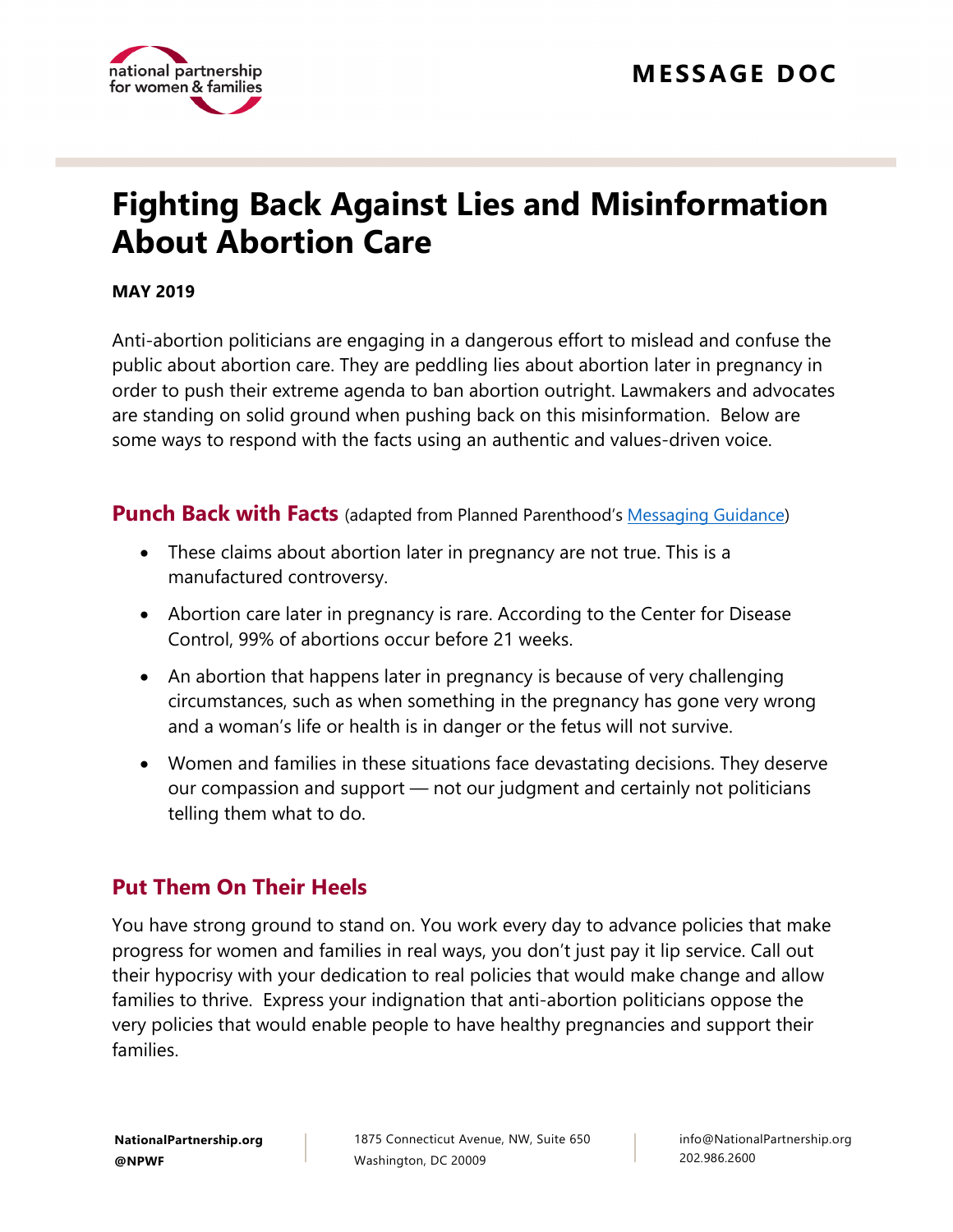**They are using lies to manipulate and mislead the public about abortion care. They are simply paving the way for their real goal** — **banning abortion outright.**

- Across the country, access to abortion is under attack with increasing levels of inflammatory rhetoric and disregard for science, medicine or the realities of people's lives. An outrageous ban on abortion after only 6 weeks — before most people even know they are pregnant — has passed in four states. A bill was just passed by the Alabama Legislature that would criminalize abortion at any stage in pregnancy. A bill in Texas would have made it possible to impose the death penalty for women who seek abortion care.
- These bans are compounded by other efforts to cut off access to abortion care and family planning services, such as this administration's Title X gag rule, efforts to defund Planned Parenthood and the administration's rollback of contraceptive coverage.

## **If they care about healthy pregnancies and healthy babies then they should work to address the fact that the United States has the highest maternal mortality rate in the developed/westernized world, and that Black women are three to four times more likely to die in childbirth than white women.**

• Highlight your support the MOMMA's Act, the MOMS Act, the MOMMIES Act and the Quality Care for Moms and Babies Act. All of these bills are focused on eliminating maternal health disparities and improving maternal health by expanding access to postpartum Medicaid coverage, funding maternal mortality review committees, adopting best practices and developing better quality standards.

## **The very same people peddling lies and purporting to care about pregnant women are the ones who would strip maternity care from health care coverage by undoing Affordable Care Act (ACA) protections.**

• These are the same politicians that want to undo protections for pre-existing conditions and take away copay-free preventive care under the ACA — two key factors in helping women have healthy pregnancies. To support pregnant women, members of Congress should support legislation like the Protecting Pre-Existing Conditions & Making Health Care More Affordable Act, which would protect people living with pre-existing conditions, lower health care costs and reverse the administration's harmful sabotage of the ACA. And, these same people would dismantle our nation's Medicaid program, which covers nearly 50% of all births in our country and is a frontline program for helping women have healthy pregnancy outcomes. For example, Tennessee legislators approved a bill this month that would make the state the first to request approval from the administration for a Medicaid block